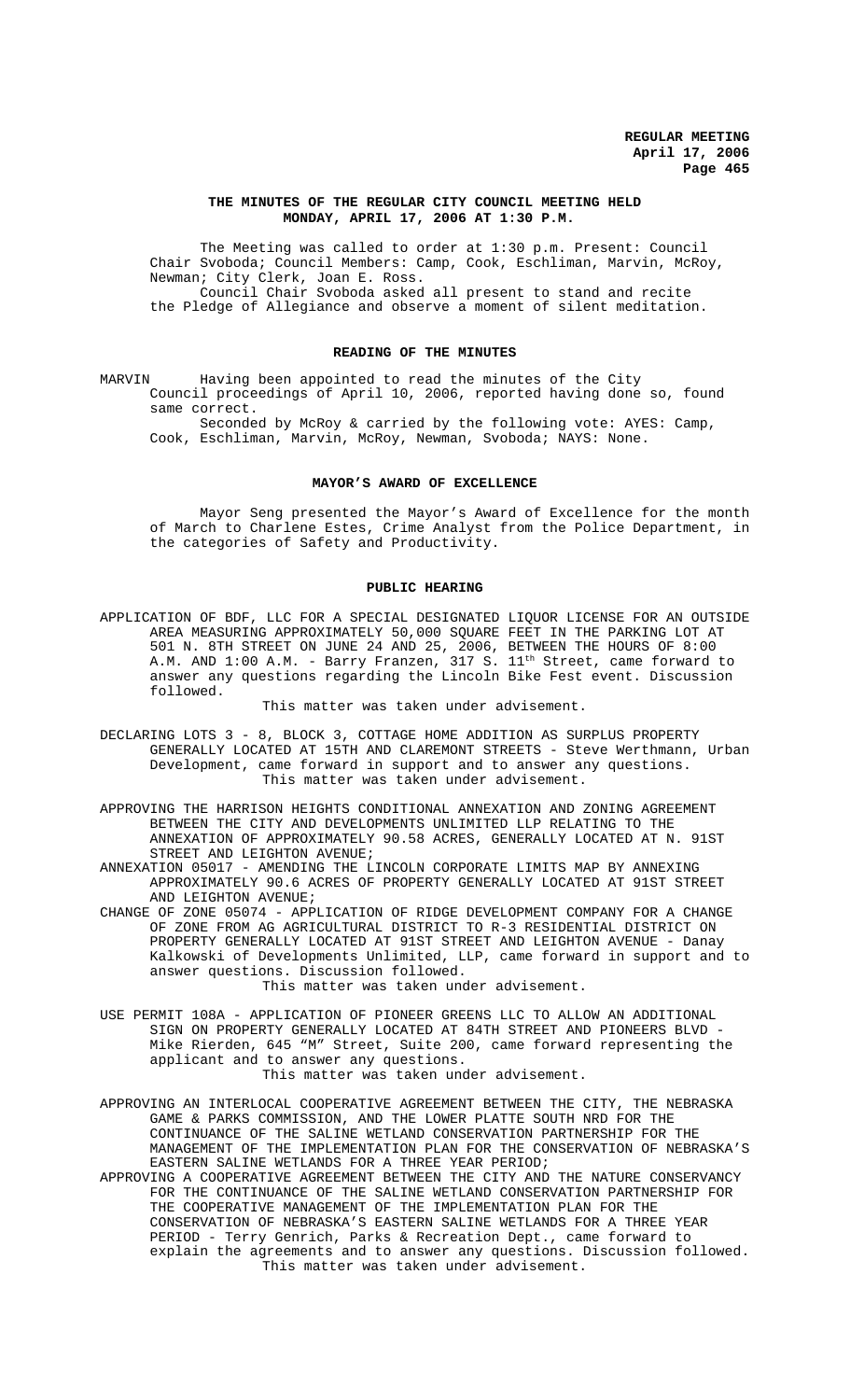APPROVING A CONDITIONAL ZONING AGREEMENT BETWEEN B&J PARTNERSHIP AND THE CITY TO PREVENT SPECIFIC USES FOR THE DEVELOPMENT ASSOCIATED WITH A CHANGE OF ZONE FROM R-5 RESIDENTIAL TO B-3 COMMERCIAL ON PROPERTY GENERALLY LOCATED AT 15TH STREET AND SOUTH STREET;

CHANGE OF ZONE 06013 - APPLICATION OF B&J PARTNERSHIP FOR A CHANGE OF ZONE FROM R-5 RESIDENTIAL DISTRICT TO B-3 COMMERCIAL DISTRICT ON PROPERTY GENERALLY LOCATED AT 15TH AND SOUTH STREETS - Mark Hunzeker, 1045 Lincoln Mall, Suite 200, came forward representing the applicant to discuss the change of zone and answer any questions. Discussion followed.

Dennis Tegtmeier, 140 N. 8<sup>th</sup> Street, Ste. 250, attorney representing the Sun Tannery, came forward to discuss concerns about traffic safety and parking issues. Discussion followed.

Jessi Gibson, 1400 South St., owner of the Sun Tannery came forward stating she was in favor of the revitalization of the South Street project but expressed her concerns about traffic and access to the area businesses. Discussion followed.

Craig Johnson, 2040 South 17<sup>th</sup> St., owner of Sprint Print, came forward to express his concerns about traffic congestion and parking problems associated with the new development. Discussion followed.

Brian Mellick, homeowner at 2036 S. 15<sup>th</sup> St., came forward to discuss his concerns about rainwater drainage in his backyard due to the new development. Discussion followed.

Adam Hintz, 910 Rutland Dr. #524, owner of Meadowlark Coffee & Espresso, came forward in opposition stating his concerns about traffic safety and congestion caused by the proposed drive-thru development. Discussion followed.

Nicole Fleck-Tooze, Public Works & Utilities, came forward to answer Council questions. Discussion followed.

Ray Hill, Planning Department, came forward to answer Council questions. Discussion followed.

Marvin Krout, Director of Planning, came forward to answer Council questions. Discussion followed.

Mr. Hunzeker, 1045 Lincoln Mall, Suite 200, came forward in rebuttal. He was in agreement with Council member Cook stating that his client will be very interested and involved with redevelopment of the lots involving the moving of the sidewalk and the maintaining of the green space. Discussion followed.

This matter was taken under advisement.

**\*\* END OF PUBLIC HEARING \*\***

**TOOK BREAK 4:08 P.M. RECONVENED 4:15 P.M.**

# **COUNCIL ACTION**

#### **LIQUOR RESOLUTIONS**

APPLICATION OF BDF, LLC FOR A SPECIAL DESIGNATED LIQUOR LICENSE FOR AN OUTSIDE AREA MEASURING APPROXIMATELY 50,000 SQUARE FEET IN THE PARKING LOT AT 501 N. 8TH STREET ON JUNE 24 AND 25, 2006, BETWEEN THE HOURS OF 8:00 A.M. AND 1:00 A.M. - PRIOR to reading: CAMP Moved to amend the resolution to reflect that the date of event will be June 24, 2006 and that the alternate date shall be July 1, 2006;

further, the hours shall be 8:00 a.m. to 1:00 a.m. Seconded by Marvin & carried by the following vote: AYES: Camp,

Cook, Eschliman, Marvin, McRoy, Newman, Svoboda; NAYS: None. CLERK Read the following resolution, introduced by Patte Newman, who

moved its adoption for approval:<br>A-83814 BE IT RESOLVED by the City BE IT RESOLVED by the City Council of the City of Lincoln, Nebraska:

That hearing duly had as required by law, consideration of the facts of this application, the Nebraska Liquor Control Act, and the pertinent City ordinances, the City Council recommends that the application of BDF, LLC dba Libations for a Special Designated License to cover an area measuring approximately 50,000 square feet in the parking lot at 501 N.  $8^{th}$  Street, Lincoln Nebraska, on the 24<sup>th</sup> and  $25^{th}$ days of June, 2006 (with alternate dates of July 1 and 2, 2006), between the hours of  $8:00$  a.m. and  $1:00$   $\frac{1}{2}$ .m.  $\frac{1}{2}$  a.m., be approved with the condition that the premise complies in every respect with all City and State regulations and with the following requirements: 1. Identification to be checked, wristbands required on all

parties wishing to consume alcohol.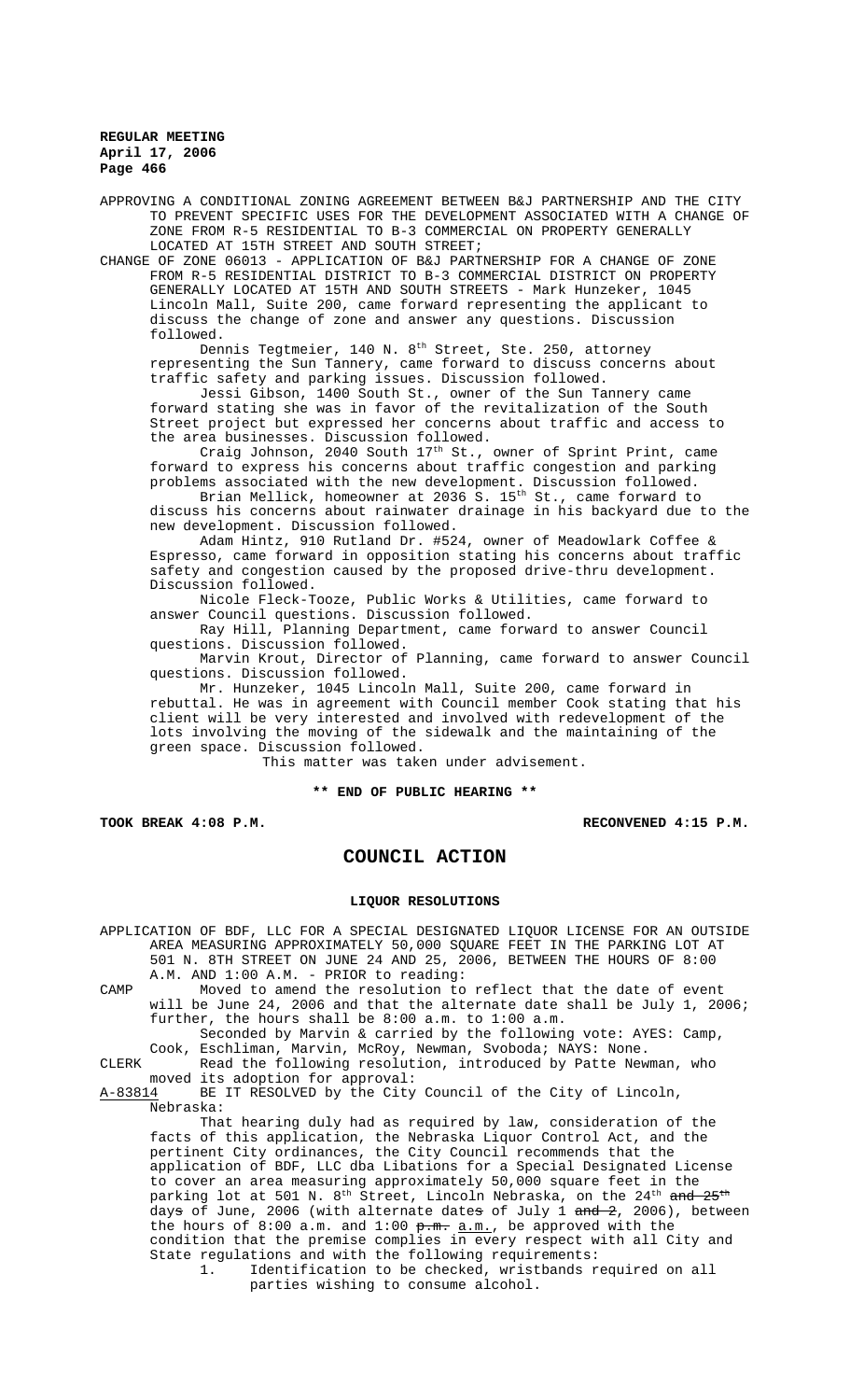2. Adequate security shall be provided for the event. 3. The area requested for the permit shall be separated from the public by a fence or other means. 4. Responsible alcohol service practices shall be followed. BE IT FURTHER RESOLVED the City Clerk is directed to transmit a copy of this resolution to the Nebraska Liquor Control Commission. Introduced by Patte Newman Seconded by Marvin & carried by the following vote: AYES: Camp, Cook, Eschliman, Marvin, McRoy, Newman, Svoboda; NAYS: None.

### **ORDINANCES - 2ND READING & RELATED RESOLUTIONS (as required)**

- DECLARING LOTS 3 8, BLOCK 3, COTTAGE HOMES ADDITION AS SURPLUS PROPERTY GENERALLY LOCATED AT 15TH AND CLAREMONT STREETS - CLERK read an ordinance, introduced by Dan Marvin, declaring the City-owned property generally located at North 15th and Claremont Streets as surplus and authorizing the sale thereof, the second time.
- APPROVING THE HARRISON HEIGHTS CONDITIONAL ANNEXATION AND ZONING AGREEMENT BETWEEN THE CITY AND DEVELOPMENTS UNLIMITED LLP RELATING TO THE ANNEXATION OF APPROXIMATELY 90.58 ACRES, GENERALLY LOCATED AT N.  $91^{ST}$ STREET AND LEIGHTON AVENUE. (RELATED ITEMS: 06R-72, 06-58, 06-59)
- ANNEXATION 05017 AMENDING THE LINCOLN CORPORATE LIMITS MAP BY ANNEXING APPROXIMATELY 90.6 ACRES OF PROPERTY GENERALLY LOCATED AT 91ST STREET AND LEIGHTON AVENUE. (RELATED ITEMS: 06R-72, 06-58, 06-59) - CLERK read an ordinance, introduced by Dan Marvin, annexing and including the below described land as part of the City of Lincoln, Nebraska and amending the Corporate Limits Map attached to and made a part of Ordinance No. 18208, to reflect the extension of the corporate limits boundary of the City of Lincoln, Nebraska established and shown thereon, the second time.
- CHANGE OF ZONE 05074 APPLICATION OF RIDGE DEVELOPMENT COMPANY FOR A CHANGE OF ZONE FROM AG AGRICULTURAL DISTRICT TO R-3 RESIDENTIAL DISTRICT ON PROPERTY GENERALLY LOCATED AT 91ST STREET AND LEIGHTON AVENUE. (RELATED ITEMS: 06R-72, 06-58, 06-59) - CLERK read an ordinance, introduced by Dan Marvin, amending the Lincoln Zoning District Maps attached to and made a part of Title 27 of the Lincoln Municipal Code, as provided by Section 27.05.020 of the Lincoln Municipal Code, by changing the boundaries of the districts established and shown thereon, the second time.

#### **RESOLUTIONS**

ACCEPTING THE REPORT OF NEW AND PENDING CLAIMS AGAINST THE CITY AND APPROVING DISPOSITION OF CLAIMS SET FORTH FOR THE PERIOD OF MARCH 16 - 31, 2006 - CLERK read the following resolution, introduced by Dan Marvin, who moved its adoption:<br>A-83815 BE IT R

BE IT RESOLVED by the City Council of the City of Lincoln, Nebraska:

That the claims listed in the attached report, marked as Exhibit "A", dated April 3, 2006, of various new and pending tort claims filed against the City of Lincoln with the Office of the City Attorney or the Office of the City Clerk, as well as claims which have been disposed of, are hereby received as required by Neb. Rev. Stat. § 13-905 (Reissue 1997). The dispositions of claims by the Office of the City Attorney, as shown by the attached report, are hereby approved:

| DENIED                         |          | ALLOWED OR SETTLED         |          |
|--------------------------------|----------|----------------------------|----------|
| Paul Marshall                  | \$362.50 | Margaret Elley \$ 80.65    |          |
| Larry Brown                    | 500.00   | Tracy E. Brantner 2,178.98 |          |
| Jason York & Andrea York       | 1,473.30 | Melvin D. Parke            | 151.20   |
| Nickolay Vlasyuk               | 2,569.10 | Donald Eaker <b>South</b>  | 300.00   |
| Grace M. Miller                | NAS*     | Misty's Restaurant 117.70  |          |
| Nancy Gillett                  | 100.00   | James Blake                | 1,000.00 |
| Harvey Schroeder               | 100.00   |                            |          |
| Progressive Insurance          |          |                            |          |
| (Claim No. 067537022) 1,764.72 |          |                            |          |
| Barry Masten                   | 170.00   |                            |          |
| William Ebers & Cheryl Ebers   | 100.00   |                            |          |
| Bonnie L. Brown                | 68.23    |                            |          |
| Martin Caffrey                 | 50.00    |                            |          |
| Barbara Giles                  | 79.74    |                            |          |
| Edward Neville                 | 880.24   |                            |          |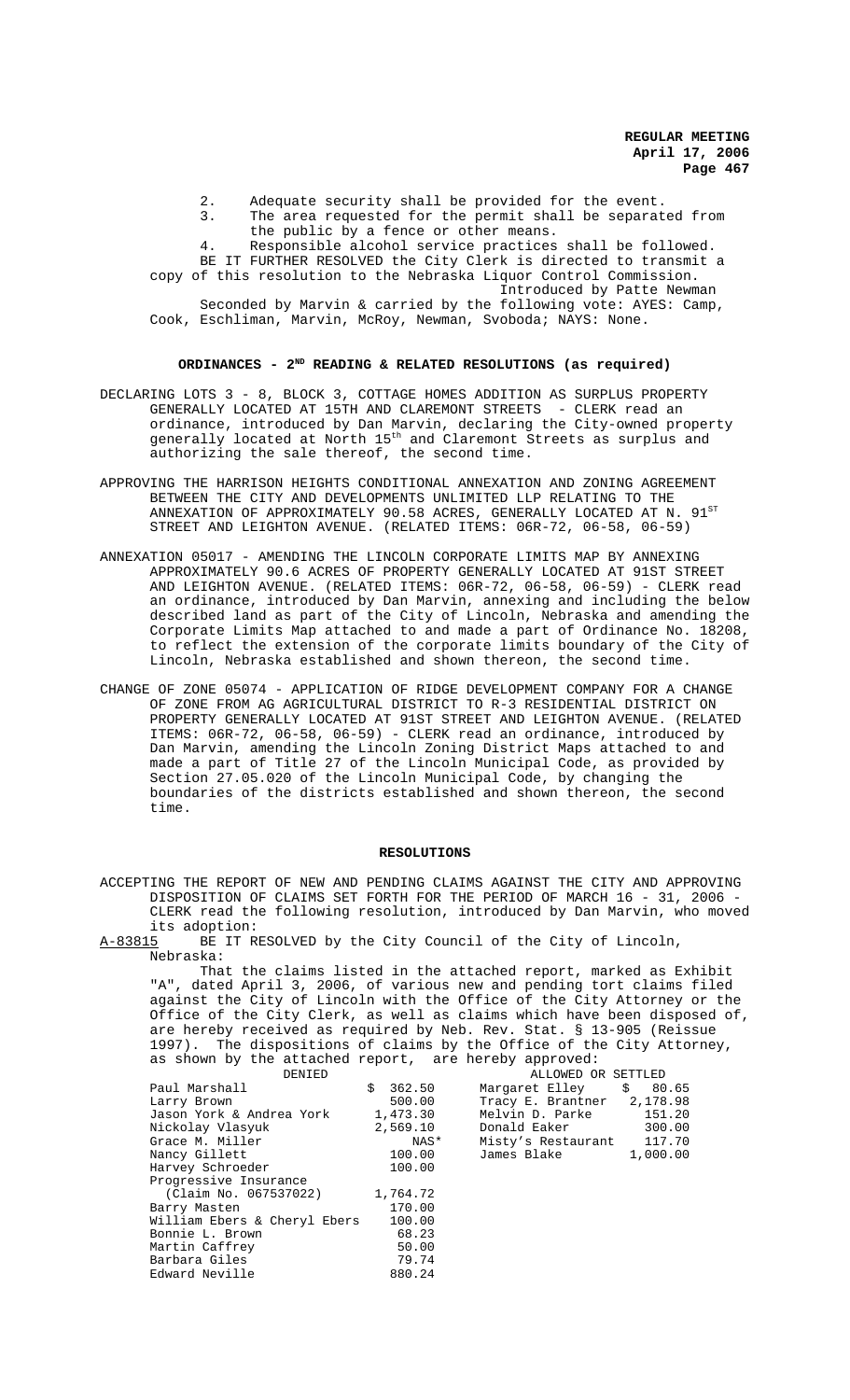> The City Attorney is hereby directed to mail to the various claimants listed herein a copy of this resolution which shows the final disposition of their claim.

Introduced by Dan Marvin Seconded by McRoy & carried by the following vote: AYES: Camp, Cook, Eschliman, Marvin, McRoy, Newman, Svoboda; NAYS: None.

USE PERMIT 108A - APPLICATION OF PIONEER GREENS LLC TO ALLOW AN ADDITIONAL SIGN ON PROPERTY GENERALLY LOCATED AT 84TH STREET AND PIONEERS BLVD - CLERK read the following resolution, introduced by Dan Marvin, who moved its adoption:<br>A-83816 WHEREAS

WHEREAS, Pioneer Greens LLC has submitted an application in accordance with Section 27.27.080 of the Lincoln Municipal Code designated as Use Permit No. 108A to amend Pioneer Greens Office Park to allow an additional ground sign on property generally located at S. 84th Street and Pioneers Blvd., and legally described to wit:

> Lots 2 and 11, Pioneer Greens 1st Addition, Lots 1-3, Pioneer Greens 5th Addition, Lots 1-7 and Outlot A, Pioneer Greens 6th Addition, Lighthouse Condominium Units A and B, and Pioneer Pond Condominium Units A and B, all located in the Northwest Quarter of Section 11, Township 9 North, Range 7 East of the 6th P.M., Lancaster County, Nebraska;

WHEREAS, the real property adjacent to the area included within the site plan for an additional sign within the commercial development center will not be adversely affected; and

WHEREAS, said site plan together with the terms and conditions hereinafter set forth are consistent with the intent and purpose of Title 27 of the Lincoln Municipal Code to promote the public health, safety, and general welfare.

NOW, THEREFORE, BE IT RESOLVED by the City Council of the City of Lincoln, Nebraska:

That the application of Pioneer Greens LLC, hereinafter referred to as "Permittee", to amend Pioneer Greens Office Park to allow an additional ground sign on the property legally described above be and the same is hereby granted under the provisions of Section 27.69.044 of the Lincoln Municipal Code upon condition that construction and operation of said ground sign be in strict compliance with said application, the site plan, and the following additional express terms, conditions, and requirements:

1. This permit approves three signs within the Pioneer Greens Office Park in addition to any other signs already allowed by the sign regulations for the O-3 District: one at the intersection of 84th Street and Pioneers Boulevard located on the retaining wall, one located along 84th Street frontage midway between the intersection and the office park entrance, and one located along Pioneers Boulevard midway between the intersection and the office park entrance.<br>2. Before receiving building perm

Before receiving building permits:

- a. The Permittee must submit a revised and reproducible final plan including 5 copies.
- b. The construction plans shall comply with the approved plans.

3. All development and construction shall have been completed in compliance with the approved plans.

4. All privately-owned improvements shall be permanently maintained by the owner or an appropriately established homeowners association approved by the City Attorney.

5. The site plan approved by this permit shall be the basis for all interpretations of setbacks, yards, locations of buildings, location of parking and circulation elements, and similar matters.

6. This resolution's terms, conditions, and requirements bind and obligate the Permittee, its successors and assigns.

The Permittee shall sign and return the letter of acceptance to the City Clerk within 30 days following the approval of the special permit, provided, however, said 30-day period may be extended up to six months by administrative amendment. The clerk shall file a copy of the resolution approving the special permit and the letter of acceptance with the Register of Deeds, filling fees therefor to be paid in advance by the Permittee.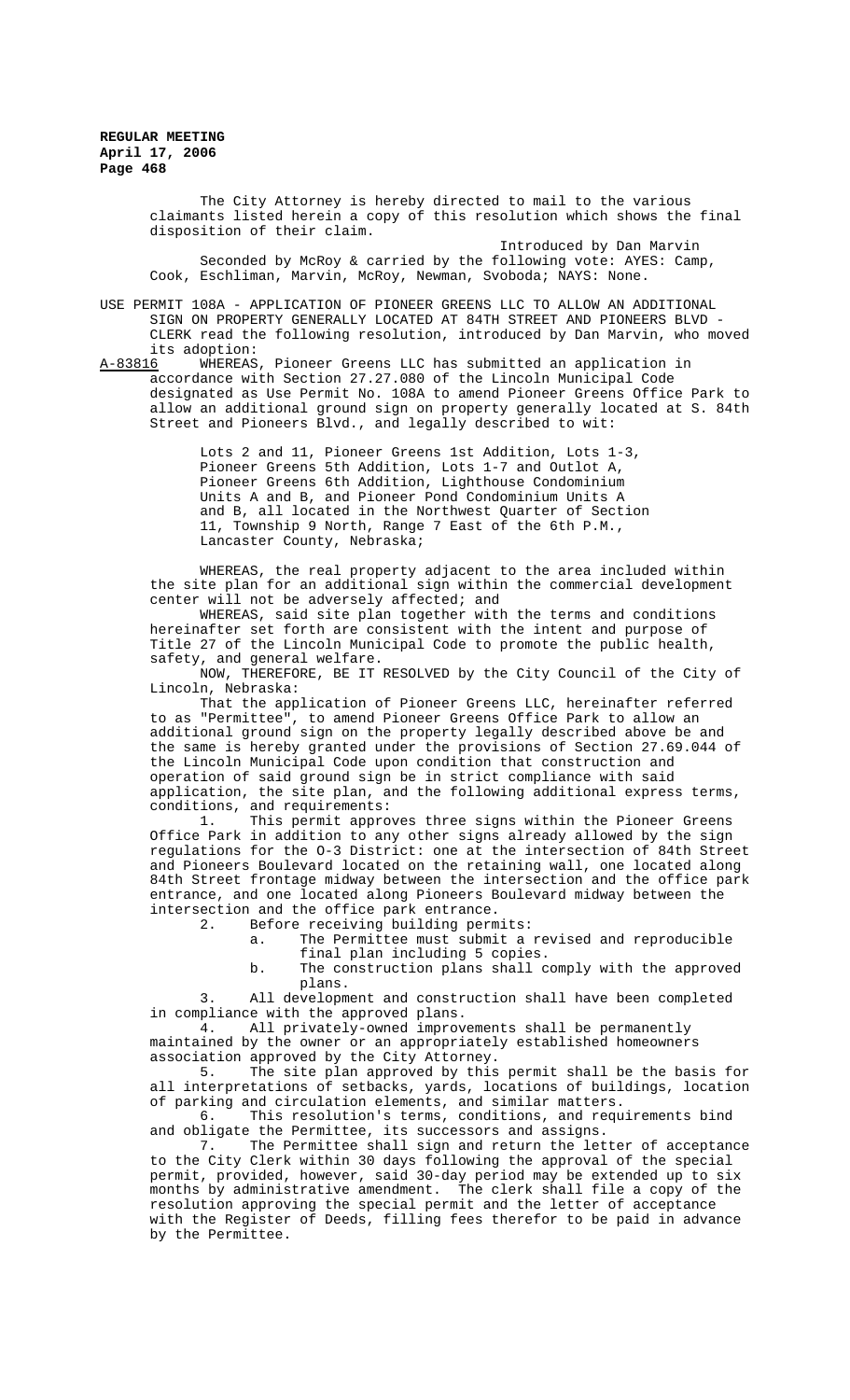8. The site plan as approved with this resolution voids and supersedes all previously approved site plans, however all resolutions approving previous permits remain in force unless specifically amended by this resolution.

Introduced by Dan Marvin Seconded by Newman & carried by the following vote: AYES: Camp, Cook, Eschliman, Marvin, McRoy, Newman, Svoboda; NAYS: None.

APPROVING AN INTERLOCAL COOPERATIVE AGREEMENT BETWEEN THE CITY, THE NEBRASKA GAME & PARKS COMMISSION, AND THE LOWER PLATTE SOUTH NRD FOR THE CONTINUANCE OF THE SALINE WETLAND CONSERVATION PARTNERSHIP FOR THE MANAGEMENT OF THE IMPLEMENTATION PLAN FOR THE CONSERVATION OF NEBRASKA'S EASTERN SALINE WETLANDS FOR A THREE YEAR PERIOD - CLERK read the following resolution, introduced by Dan Marvin, who moved its adoption:

A-83817 BE IT RESOLVED by the City Council of the City of Lincoln, Nebraska:

That the attached Interlocal Cooperation Agreement for Saline Wetlands between the City of Lincoln, the Nebraska Game & Parks Commission and the Lower Platte South NRD, for the Saline Wetlands Conservation Partnership for the implementation of a Conservation Plan for Eastern Nebraska Saline Wetland, upon the terms and conditions as set forth in said Agreement, is hereby approved and the Mayor is authorized to execute said Agreement on behalf of the City. The threeyear Agreement provides for the cooperative development, administration, implementation, management, and evaluation of the "Implementation Plan for the Conservation of Nebraska's Eastern Saline Wetlands."

The City Clerk is hereby directed to transmit a copy of the executed original Interlocal Agreement to Ted LaGrange, Nebraska Game and Parks Commission, P.O. Box 30370, Lincoln, NE 68503, and to Dan Schulz, NRD, P.O. Box 83581, Lincoln, NE 68501.

Introduced by Dan Marvin Seconded by Newman & carried by the following vote: AYES: Camp, Cook, Eschliman, Marvin, McRoy, Newman, Svoboda; NAYS: None.

APPROVING A COOPERATIVE AGREEMENT BETWEEN THE CITY AND THE NATURE CONSERVANCY FOR THE CONTINUANCE OF THE SALINE WETLAND CONSERVATION PARTNERSHIP FOR THE COOPERATIVE MANAGEMENT OF THE IMPLEMENTATION PLAN FOR THE CONSERVATION OF NEBRASKA'S EASTERN SALINE WETLANDS FOR A THREE YEAR PERIOD - CLERK read the following resolution, introduced by Dan Marvin, who moved its adoption:<br>A-83818 BE IT RESOLVED by

BE IT RESOLVED by the City Council of the City of Lincoln, Nebraska:

That the attached Cooperation Agreement for Saline Wetlands between the City of Lincoln, and the Nature Conservancy, for the Saline Wetlands Conservation Partnership for the implementation of a Conservation Plan for Eastern Nebraska Saline Wetland, upon the terms and conditions as set forth in said Agreement, is hereby approved and the Mayor is authorized to execute said Agreement on behalf of the City. The three-year Agreement provides for the cooperative development, administration, implementation, management, and evaluation of the "Implementation Plan for the Conservation of Nebraska's Eastern Saline Wetlands."

The City Clerk is hereby directed to transmit a copy of the executed original Agreement to The Nature Conservancy Director, Central Nebraska Project Office, P.O. Box 38, Aurora, NE 68818-0438.

Introduced by Dan Marvin Seconded by Newman & carried by the following vote: AYES: Camp, Cook, Eschliman, Marvin, McRoy, Newman, Svoboda; NAYS: None.

APPROVING A CONDITIONAL ZONING AGREEMENT BETWEEN B&J PARTNERSHIP AND THE CITY TO PREVENT SPECIFIC USES FOR THE DEVELOPMENT ASSOCIATED WITH A CHANGE OF ZONE FROM R-5 RESIDENTIAL TO B-3 COMMERCIAL ON PROPERTY GENERALLY LOCATED AT 15TH STREET AND SOUTH STREET. (RELATED ITEMS: 06R-59, 06-51) (ACTION DATE: 4/10/06) (4/3/06 - P.H. & ACTION CON'T. 2 WEEKS TO 4/17/06) - CLERK read the following resolution, introduced by Jonathan Cook, who moved its adoption:<br>A-83819 BE IT RESOLVED by the C

BE IT RESOLVED by the City Council of the City of Lincoln, Nebraska:

That the agreement titled Development and Conditional Zoning Agreement, which is attached hereto, marked as Attachment "A" and made a part hereof by reference, between the City of Lincoln and B&J Partnership, for a change of zone from R-5 Residential District to B-3 Commercial District to prevent specific uses for the development associated with a change of zone on the property generally located at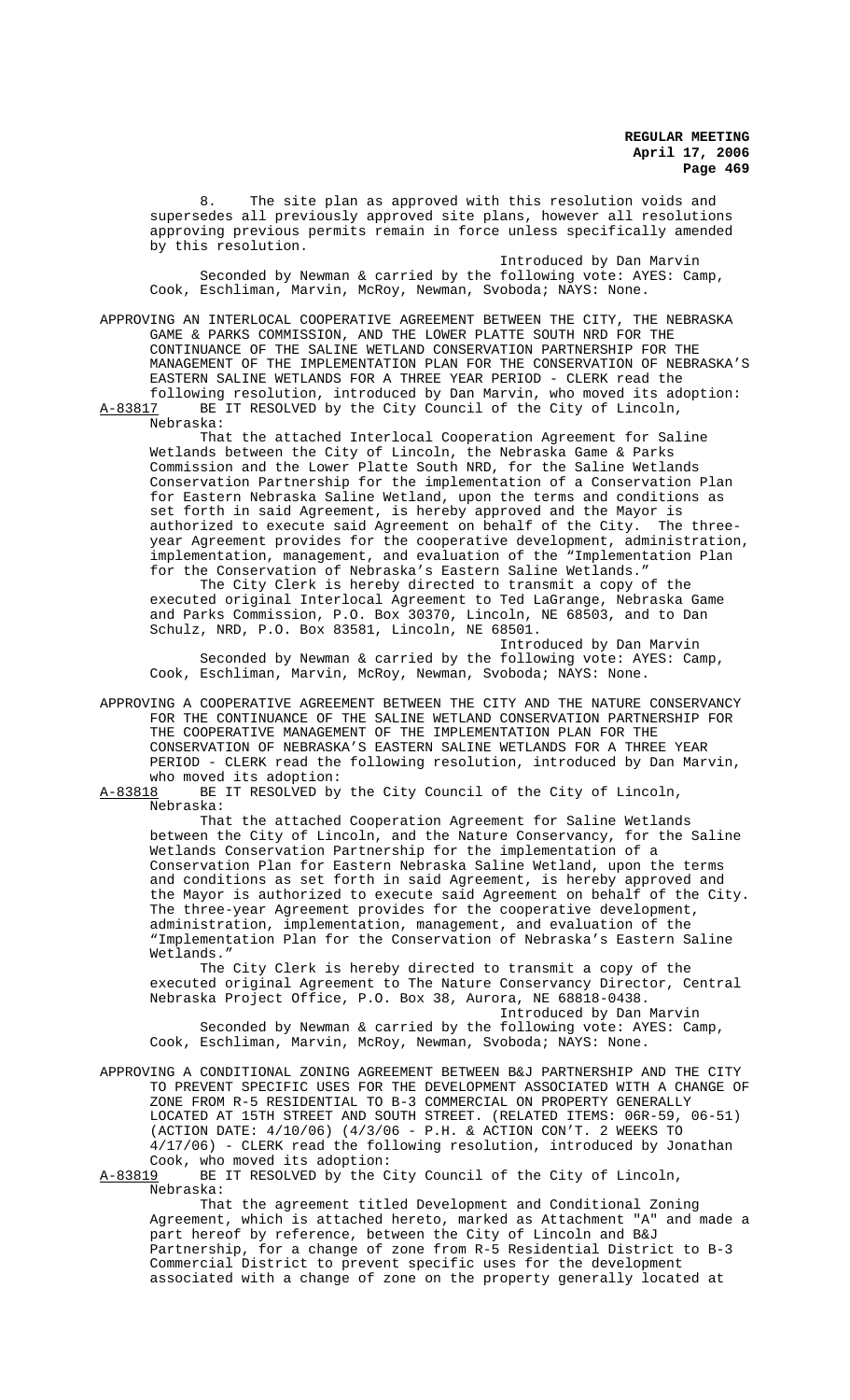15th Street and South Street, is hereby approved. BE IT FURTHER RESOLVED that the Mayor is authorized to execute the Development and Conditional Zoning Agreement on behalf of the City. BE IT FURTHER RESOLVED that the City Clerk is directed to return

two fully executed copies of this Agreement to Rick Peo, Chief Assistant City Attorney, for distribution to the Applicant. BE IT FURTHER RESOLVED that the City Clerk is directed to record

the Development and Conditional Zoning Agreement or a summary memorandum thereof with the Register of Deeds, filing fees to be paid by the Applicant.

Introduced by Jonathan Cook Seconded by Marvin & carried by the following vote: AYES: Camp, Cook, Eschliman, Marvin, McRoy, Newman, Svoboda; NAYS: None.

CHANGE OF ZONE 06013 - APPLICATION OF B&J PARTNERSHIP FOR A CHANGE OF ZONE FROM R-5 RESIDENTIAL DISTRICT TO B-3 COMMERCIAL DISTRICT ON PROPERTY GENERALLY LOCATED AT 15TH AND SOUTH STREETS - CLERK read an ordinance, introduced by Jonathan Cook, amending the Lincoln Zoning District Maps attached to and made a part of Title 27 of the Lincoln Municipal Code, as provided by Section 27.05.020 of the Lincoln Municipal Code, by changing the boundaries of the districts established and shown thereon, the third time.

COOK Moved to pass the ordinance as read.

Seconded by Newman & carried by the following vote: AYES: Camp, Cook, Eschliman, Marvin, McRoy, Newman, Svoboda; NAYS: None. The ordinance, being numbered **#18709**, is recorded in Ordinance Book #25, Page

# **PETITIONS AND COMMUNICATIONS**

REPORT OF UNL MICROBIOLOGIST FOR WATER TESTING FOR THE MONTH OF MARCH, 2006 -CLERK presented said report which was placed on file in the Office of the City Clerk. **(35-01)**

SETTING THE HEARING DATE OF MONDAY MAY 1, 2006 AT 1:30 P.M. FOR MAN. APP. FOR JONATHAN RICKERS FOR BUFFALO WILD WINGS GRILL & BAR LOCATED AT 1328 P STREET AND 7301 S. 27TH STREET - CLERK read the following resolution, introduced by Annette McRoy, who moved its adoption:<br>A-83820 BE IT RESOLVED by the City Council, of the Cit

BE IT RESOLVED by the City Council, of the City of Lincoln, that a hearing date is hereby set for Monday, May 1, 2006, at 1:30 p.m. or as soon thereafter as possible in the City Council Chambers, County-City Building, 555 S. 10<sup>th</sup> St., Lincoln, NE, for Manager Application of Jonathan Rickers for Bruno Enterprises, Inc. Too dba Buffalo Wild Wings Grill & Bar located at  $1328$  P Street and  $7301$  S.  $27<sup>th</sup>$  Street. If the Police Dept. is unable to complete the investigation by said time, a new hearing date will be set.

Introduced by Annette McRoy Seconded by Newman & carried by the following vote: AYES: Camp, Cook, Eschliman, Marvin, McRoy, Newman, Svoboda; NAYS: None.

SETTING THE HEARING DATE OF MONDAY MAY 1, 2006 AT 1:30 P.M. FOR MAN. APP. FOR JEREMIAH PENN FOR THE NOODLE SHOP CO. - COLORADO, INC. DBA NOODLES & COMPANY LOCATED AT 210 N. 14TH STREET - CLERK read the following resolution, introduced by Annette McRoy, who moved its adoption:<br>A-83821 BE IT RESOLVED by the City Council, of the City of Lincoln

A-83821 BE IT RESOLVED by the City Council, of the City of Lincoln, that a hearing date is hereby set for Monday, May 1, 2006 at 1:30 p.m. or as soon thereafter as possible in the City Council Chambers, County-City Building, 555 S. 10<sup>th</sup> St., Lincoln, NE, for Manager application of Jeremiah Penn for The Noodle Shop, Co. - Colorado, Inc. dba Noodles & Company located at 210 N.  $14^{th}$  Street.

If the Police Dept. is unable to complete the investigation by said time, a new hearing date will be set.

Introduced by Annette McRoy Seconded by Newman & carried by the following vote: AYES: Camp, Cook, Eschliman, Marvin, McRoy, Newman, Svoboda; NAYS: None.

#### **REPORTS OF CITY OFFICERS**

APPOINTING THOMAS SADDLER AND MARY ANNE WELLS TO THE URBAN DESIGN COMMITTEE FOR THREE-YEAR TERMS EXPIRING FEBRUARY 1, 2007 - CLERK read the following resolution, introduced by Dan Marvin, who moved its adoption:<br>A-83822 BE IT RESOLVED by the City Council of the City of Lincoln, BE IT RESOLVED by the City Council of the City of Lincoln, Nebraska: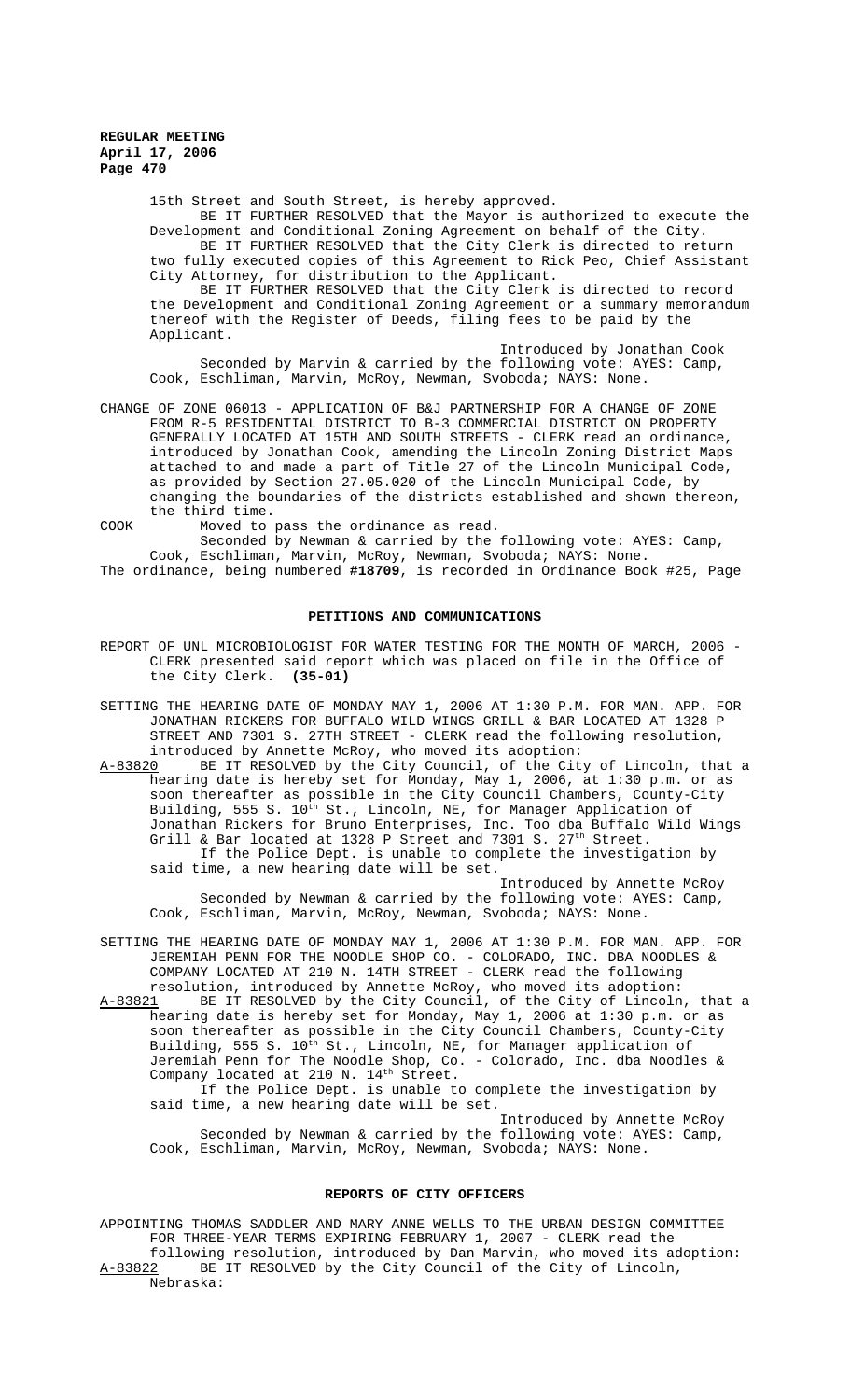That the appointment of Thomas Saddler and Mary Anne Wells to the Urban Design Committee for a three-year term expiring February 1, 2007 is hereby approved.

Introduced by Dan Marvin Seconded by Newman & carried by the following vote: AYES: Camp, Cook, Eschliman, Marvin, McRoy, Newman, Svoboda; NAYS: None.

CLERK'S LETTER & MAYOR'S APPROVAL OF ORDINANCES & RESOLUTIONS PASSED ON APRIL 3, 2006 - CLERK presented said report which was placed on file in the Office of the City Clerk. **(27-1)**

## ORDINANCES - 1<sup>st</sup> READING & RELATED RESOLUTIONS

- APPROVING THE SUBLEASE AND LEASE AGREEMENT BETWEEN THE CITY, UNIVERSITY OF NEBRASKA, NEBCO, AND THE NEBRASKA SCHOOL ACTIVITIES ASSOCIATION FOR THE LEASE OF SPACE BY THE NEBRASKA SCHOOL ACTIVITIES ASSOCIATION IN HAYMARKET PARK - CLERK read an ordinance, introduced by Annette McRoy, accepting and approving a Sublease and Lease Agreement between the City of Lincoln, University of Nebraska, NEBCO and the Nebraska School Activities Association for the lease of space by the Nebraska School Activities Association at Haymarket Park, near  $6^{\rm th}$  and Charleston Streets, Lincoln, Lancaster County, Nebraska commencing April 1, 2006 for a Sublease term coinciding with the Lease for the Ballpark Facilities and a Lease in the event the Ballpark Facilities Lease is early terminated, allowing the NSAA facilities on the space up to September 30, 2035, coinciding with the full term of the Ballpark Facilities Lease, the first time.
- APPROVING AN EIGHT-YEAR EXTENSION OF THE FRANCHISE AGREEMENT BETWEEN THE CITY AND AQUILA FOR THE PROVISION OF NATURAL GAS SERVICES TO LINCOLN - CLERK read an ordinance, introduced by Annette McRoy, whereas, under the City Charter and authority under the laws of the State of Nebraska (See: Neb. Rev. Stat. § 15-222, See Also: Neb. Rev. Stat. § 19-4603, Repealed, Laws 2003, LB 790, effective May 31, 2003), the City of Lincoln is authorized to negotiate with and enter into franchise agreements with private utility companies to, among other things, locate improvements in the public rights-of-way for purposes of providing utility services including natural gas services to citizens of the City, the first time.
- APPROVING A TRANSFER OF APPROPRIATIONS AND CASH, (WHERE APPROPRIATE) BETWEEN PROJECTS WITHIN THE SANITARY LANDFILL FUND - CLERK read an ordinance, introduced by Annette McRoy, approving the transfer of unspent and unencumbered appropriations and cash (if any) between certain capital improvement projects within the Sanitary Landfill Fund, the first time.
- CHANGE OF ZONE 05082 APPLICATION OF SIERRA INVESTMENTS, LLC, FOR A CHANGE OF ZONE FROM R-6 RESIDENTIAL DISTRICT TO B-3 COMMERCIAL DISTRICT ON PROPERTY GENERALLY LOCATED AT THE SOUTHWEST CORNER OF 21ST AND K STREETS - CLERK read an ordinance, introduced by Annette McRoy, amending the Lincoln Zoning District Maps attached to and made a part of Title 27 of the Lincoln Municipal Code, as provided by Section 27.05.020 of the Lincoln Municipal Code, by changing the boundaries of the districts established and shown thereon, the first time.
- VACATION 05012 VACATING THE EAST/WEST ALLEY FROM NORTH 33RD TO NORTH  $34^{\text{TH}}$ STREETS, BETWEEN O AND P STREETS - CLERK read an ordinance, introduced by Annette McRoy, vacating the east/west alley from North 33rd to North  $34<sup>th</sup>$  Streets between 0 and P Street, and retaining title thereto in the City of Lincoln, Lancaster County, Nebraska, the first time.

## **ORDINANCES - 3RD READING & RELATED RESOLUTIONS (as required)**

AUTHORIZING THE EXECUTION AND DELIVERY OF THE SOUTHWOOD LUTHERAN CHURCH, BUCKSHOT FARMS AND SUNDANCE CONDITIONAL ANNEXATION AND ZONING AGREEMENT AND AUTHORIZING THE ISSUANCE OF (1) A WATER REVENUE OBLIGATION, (2) A SANITARY SEWER REVENUE OBLIGATION AND (3) A HIGHWAY ALLOCATION OBLIGATION TO EVIDENCE CERTAIN OF THE CITY'S OBLIGATIONS UNDER THE AGREEMENT - PRIOR to reading:

MCROY Moved to amend Bill No. 06-53 to adopt the Substitute Bond Ordinance. Seconded by Marvin & carried by the following vote: AYES: Camp,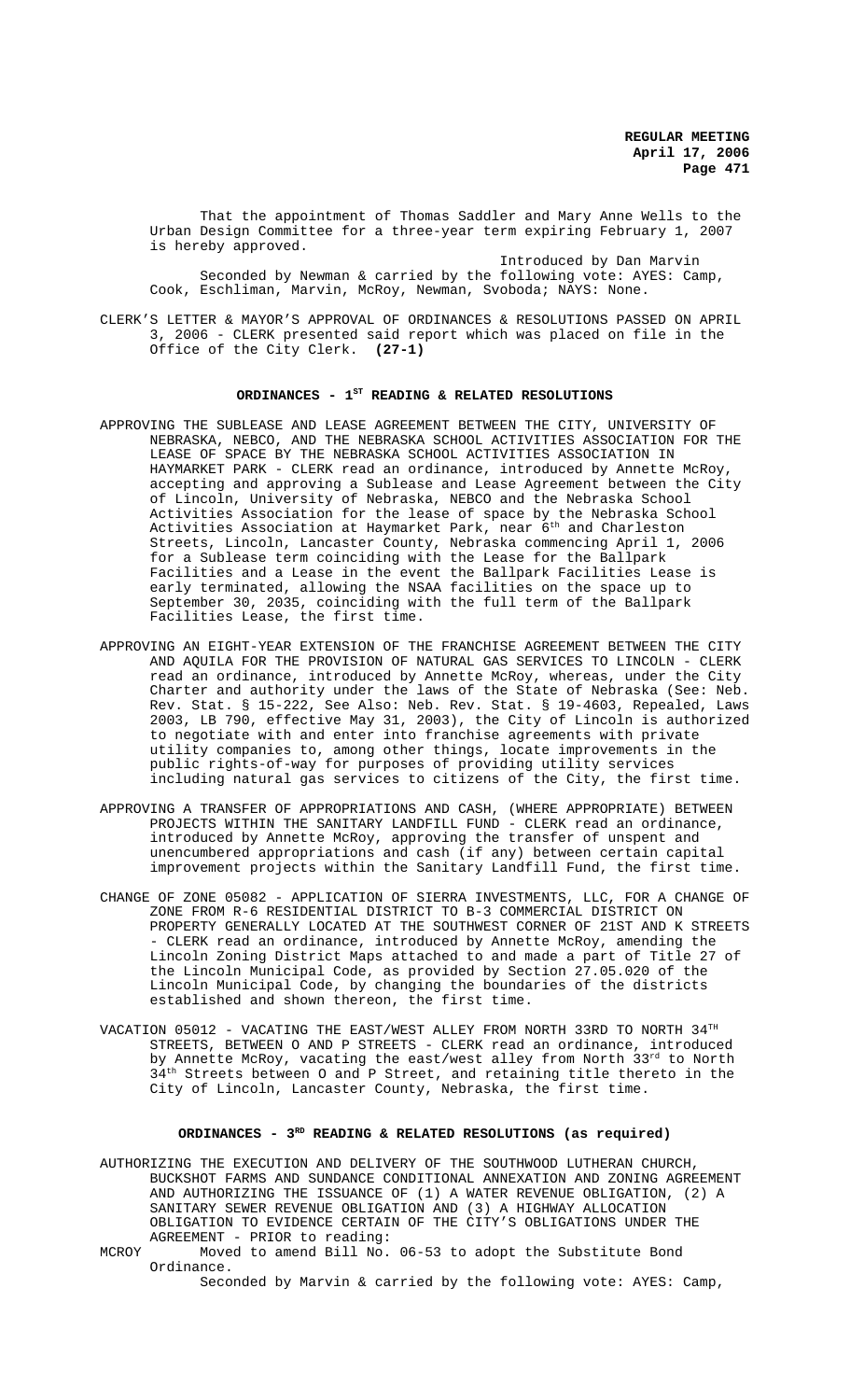Cook, Eschliman, Marvin, McRoy, Newman, Svoboda; NAYS: None.

- CLERK Read an ordinance, introduced by Annette McRoy, ADOPTED UNDER AND PURSUANT TO ORDINANCE NOS. 18088 AND 18171 OF THE CITY AUTHORIZING THE ISSUANCE OF (1) A WATER REVENUE OBLIGATION OF THE CITY IN AN AGGREGATE PRINCIPAL AMOUNT NOT TO EXCEED THREE HUNDRED SIXTY ONE THOUSAND FIVE HUNDRED DOLLARS (\$361,500) (THE "WATER OBLIGATION"), (2) A SANITARY SEWER REVENUE OBLIGATION OF THE CITY IN AN AGGREGATE PRINCIPAL AMOUNT NOT TO EXCEED EIGHT HUNDRED TWELVE THOUSAND FIVE HUNDRED DOLLARS (\$812,500) (THE "SEWER OBLIGATION") AND (3) A HIGHWAY ALLOCATION OBLIGATION OF THE CITY IN AN AGGREGATE PRINCIPAL AMOUNT NOT TO EXCEED ONE MILLION SIX HUNDRED EIGHTY SEVEN THOUSAND FIVE HUNDRED DOLLARS (\$1,687,500); FIXING IN PART AND PROVIDING FOR THE FIXING IN PART OF THE DETAILS OF THE WATER OBLIGATION, THE SEWER OBLIGATION AND THE HIGHWAY ALLOCATION OBLIGATION; TAKING OTHER ACTION IN CONNECTION WITH THE FOREGOING; AND RELATED MATTERS, the third time.
- MCROY Moved to pass the substitute ordinance as read. Seconded by Marvin & carried by the following vote: AYES: Camp, Cook, Eschliman, Marvin, McRoy, Newman, Svoboda; NAYS: None. (Original ordinance introduced by Robin Eschliman)

The ordinance, being numbered **#18710**, is recorded in Ordinance Book #25, Page

APPROVING THE LINCOLN FEDERAL BANCORP, INC. CONDITIONAL ANNEXATION AND ZONING AGREEMENT BETWEEN THE CITY AND LINCOLN FEDERAL BANCORP, INC. RELATING TO THE ANNEXATION OF APPROXIMATELY 240 ACRES, GENERALLY LOCATED AT SOUTH 40TH STREET AND ROKEBY ROAD (RELATED ITEMS: 06-53, 06R-47, 06-28, 06- 29,) (ACTION DATE: 4/17/03) - CLERK read the following resolution,

introduced by Robin Eschliman, who moved its adoption:<br>A-83823 BE IT RESOLVED by the City Council of the City o BE IT RESOLVED by the City Council of the City of Lincoln, Nebraska:

That the agreement titled Lincoln Federal Bancorp, Inc. Conditional Annexation and Zoning Agreement, which is attached hereto, marked as Attachment "A" and made a part hereof by reference, between the City of Lincoln and Lincoln Federal Bancorp, Inc., outlining certain conditions and understandings relating to the annexation of approximately 64.11 acres of property generally located at South 40th Street and Rokeby Road, is approved.

BE IT FURTHER RESOLVED that the Mayor is authorized to execute the Annexation Agreement on behalf of the City.

BE IT FURTHER RESOLVED that the City Clerk is directed to return two fully executed copies of this Agreement to Rick Peo, Chief Assistant City Attorney, for distribution to the Owners.

BE IT FURTHER RESOLVED that the City Clerk is directed to record the Annexation Agreement or a summary memorandum thereof with the Register of Deeds, filing fees to be paid by the Owners.

Introduced by Robin Eschliman Seconded by McRoy & carried by the following vote: AYES: Camp, Cook, Eschliman, Marvin, McRoy, Newman, Svoboda; NAYS: None.

ANNEXATION 05016 - AMENDING THE LINCOLN CORPORATE LIMITS MAP BY ANNEXING APPROXIMATELY 240 ACRES OF PROPERTY GENERALLY LOCATED AT SOUTH 40TH STREET AND ROKEBY ROAD - CLERK read an ordinance, introduced by Robin Eschliman, annexing and including the below described land as part of the City of Lincoln, Nebraska and amending the Corporate Limits Map attached to and made a part of Ordinance No. 18208, to reflect the extension of the corporate limits boundary of the City of Lincoln, Nebraska established and shown thereon, the third time.<br>ESCHLIMAN Woved to pass the ordinance as read.

Moved to pass the ordinance as read.

Seconded by Marvin & carried by the following vote: AYES: Camp, Cook, Eschliman, Marvin, McRoy, Newman, Svoboda; NAYS: None. The ordinance, being numbered **#18711**, is recorded in Ordinance Book #25, Page

CHANGE OF ZONE 06009 - APPLICATION OF SOUTHWOOD LUTHERAN CHURCH AND BUCKSHOT FARMS FOR A CHANGE OF ZONE FROM AG AGRICULTURAL DISTRICT TO R-3 RESIDENTIAL DISTRICT AND R-4 RESIDENTIAL DISTRICT, ON PROPERTY GENERALLY LOCATED AT SOUTH 40TH STREET AND ROKEBY ROAD - CLERK read an ordinance, introduced by Robin Eschliman, amending the Lincoln Zoning District Maps attached to and made a part of Title 27 of the Lincoln Municipal Code, as provided by Section 27.05.020 of the Lincoln Municipal Code, by changing the boundaries of the districts established and show thereon, the third time.<br>ESCHLIMAN Moved to

Moved to pass the ordinance as read.

Seconded by Marvin & carried by the following vote: AYES: Camp, Cook, Eschliman, Marvin, McRoy, Newman, Svoboda; NAYS: None.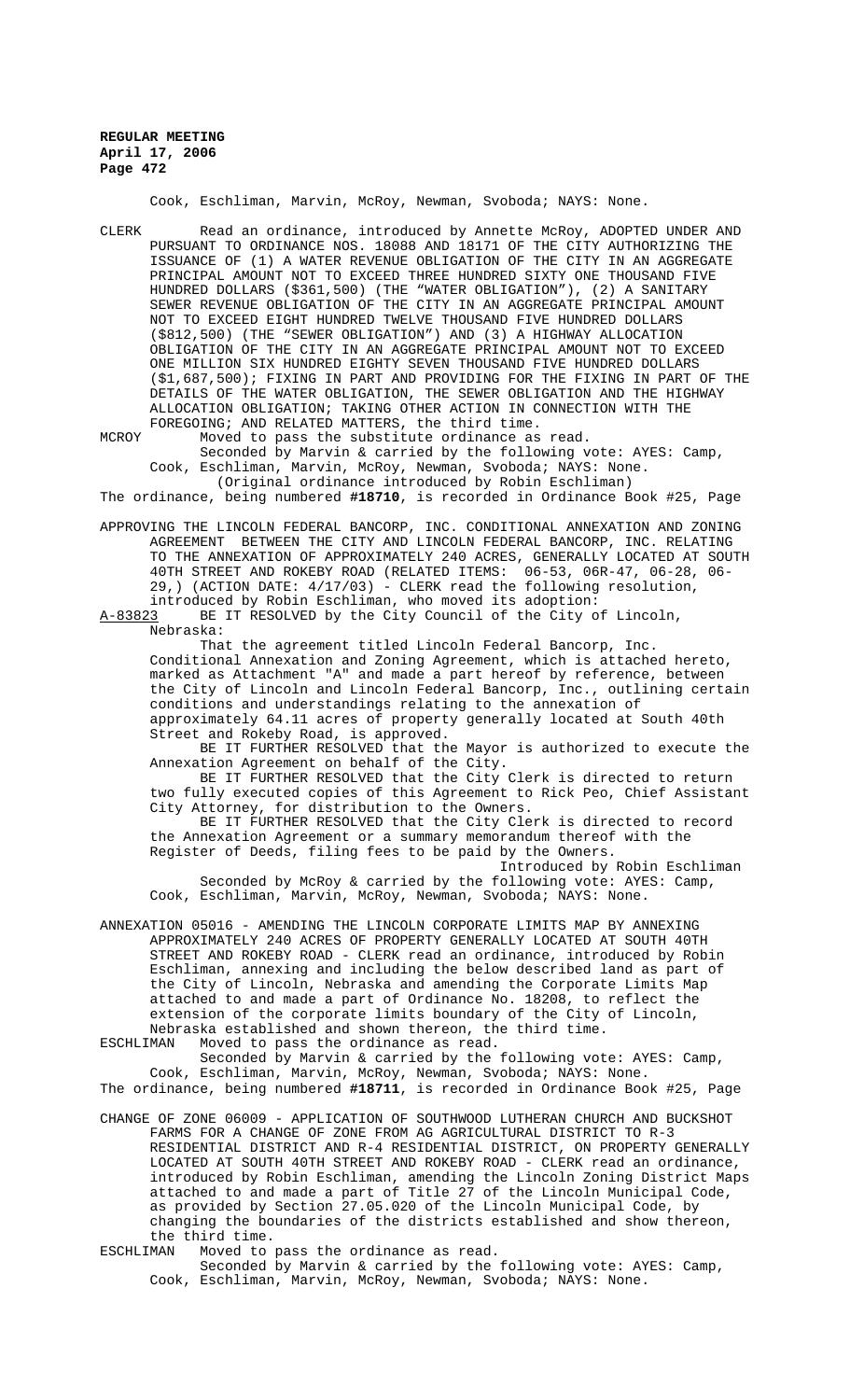The ordinance, being numbered **#18712**, is recorded in Ordinance Book #25, Page

AUTHORIZING THE EXECUTION AND DELIVERY OF THE WATERFORD ESTATES CONDITIONAL ANNEXATION AND ZONING AGREEMENT AND AUTHORIZING THE ISSUANCE OF (1) A WATER REVENUE OBLIGATION, (2) A SANITARY SEWER REVENUE OBLIGATION AND (3) A HIGHWAY ALLOCATION OBLIGATION TO EVIDENCE CERTAIN OF THE CITY'S OBLIGATIONS UNDER THE AGREEMENT - PRIOR to reading:

CAMP Moved to amend Bill No. 06-52 to adopt the Substitute Bond Ordinance.

Seconded by Marvin & carried by the following vote: AYES: Camp, Cook, Eschliman, Marvin, McRoy, Newman, Svoboda; NAYS: None.

CLERK Read an ordinance, introduced by Jon Camp, ADOPTED UNDER AND PURSUANT TO ORDINANCE NOS. 18088 AND 18171 OF THE CITY AUTHORIZING THE ISSUANCE OF (1) A WATER REVENUE OBLIGATION OF THE CITY IN AN AGGREGATE PRINCIPAL AMOUNT NOT TO EXCEED ONE MILLION ONE HUNDRED EIGHTY FIVE THOUSAND DOLLARS (\$1,185,000) (THE "WATER OBLIGATION") (2) A SANITARY SEWER REVENUE OBLIGATION OF THE CITY IN AN AGGREGATE PRINCIPAL AMOUNT NOT TO EXCEED TWO MILLION SIX HUNDRED TWENTY FIVE THOUSAND DOLLARS (\$2,625,000) (THE "SEWER OBLIGATION") AND (3) A HIGHWAY ALLOCATION OBLIGATION OF THE CITY IN AN AGGREGATE PRINCIPAL AMOUNT NOT TO EXCEED THREE MILLION FOUR HUNDRED EIGHTY FOUR THOUSAND DOLLARS (\$3,484,000); FIXING IN PART AND PROVIDING FOR THE FIXING IN PART OF THE DETAILS OF THE WATER OBLIGATION, THE SEWER OBLIGATION AND THE HIGHWAY ALLOCATION OBLIGATION; TAKING OTHER ACTION IN CONNECTION WITH THE FOREGOING; AND RELATED MATTERS, the third time.

CAMP Moved to pass the substitute ordinance as read. Seconded by Marvin & carried by the following vote: AYES: Camp, Cook, Eschliman, Marvin, McRoy, Newman, Svoboda; NAYS: None. (Original ordinance introduced by Robin Eschliman) The ordinance, being numbered **#18713**, is recorded in Ordinance Book #25, Page

ANNEXATION 05003 - AMENDING THE LINCOLN CORPORATE LIMITS MAP BY ANNEXING APPROXIMATELY 90 ACRES OF PROPERTY GENERALLY LOCATED AT NORTH 87TH STREET AND COLLEGE PARK ROAD - CLERK read an ordinance, introduced by Robin Eschliman, annexing and including the below described land as part of the City of Lincoln, Nebraska and amending the Corporate Limits Map attached to and made a part of Ordinance No. 18208, to reflect the extension of the corporate limits boundary of the City of Lincoln,

Nebraska established and shown thereon, the third time.<br>ESCHLIMAN Moved to pass the ordinance as read. Moved to pass the ordinance as read. Seconded by Camp & carried by the following vote: AYES: Camp,

Cook, Eschliman, McRoy, Newman, Svoboda; NAYS: None; ABSTAIN: Marvin. The ordinance, being numbered **#18714**, is recorded in Ordinance Book #25, Page

ANNEXATION 04003 - AMENDING THE LINCOLN CORPORATE LIMITS MAP BY ANNEXING APPROXIMATELY 300 ACRES OF PROPERTY GENERALLY LOCATED EAST AND WEST OF 98TH STREET FROM HOLDREGE TO O STREETS - CLERK read an ordinance, introduced by Robin Eschliman, annexing and including the below described land as part of the City of Lincoln, Nebraska and amending the Corporate Limits Map attached to and made a part of Ordinance No. 18208, to reflect the extension of the corporate limits boundary of the City of Lincoln, Nebraska established and shown thereon, the third time.

ESCHLIMAN Moved to pass the ordinance as read. Seconded by Camp & carried by the following vote: AYES: Camp Cook, Eschliman, McRoy, Newman, Svoboda; NAYS: None; ABSTAIN: Marvin. The ordinance, being numbered **#18715**, is recorded in Ordinance Book #25, Page

CHANGE OF ZONE 04019 - APPLICATION OF RICHARD, DANIEL, MARK AND THOMAS MEGINNIS, SOUTHVIEW, INC. AND RIDGE DEVELOPMENT COMPANY FOR A CHANGE OF ZONE FROM AG AGRICULTURAL DISTRICT TO R-3 RESIDENTIAL DISTRICT AND B-2 PLANNED NEIGHBORHOOD BUSINESS DISTRICT ON PROPERTY GENERALLY LOCATED EAST AND WEST OF 98TH STREET FROM HOLDREGE TO O STREETS - CLERK read an ordinance, introduced by Robin Eschliman, amending the Lincoln Zoning District Maps attached to and made a part of Title 27 of the Lincoln Municipal Code, as provided by Section 27.05.020 of the Lincoln Municipal Code, by changing the boundaries of the districts established and shown thereon, the third time.<br>ESCHLIMAN Moved to pass the ordinance

Moved to pass the ordinance as read.

Seconded by Camp & carried by the following vote: AYES: Camp, Cook, Eschliman, McRoy, Newman, Svoboda; NAYS: None; ABSTAIN: Marvin. The ordinance, being numbered **#18716**, is recorded in Ordinance Book #25, Page

APPROVING A CONTRACT BETWEEN THE CITY AND LINCOLN HAYMARKET DEVELOPMENT CORP.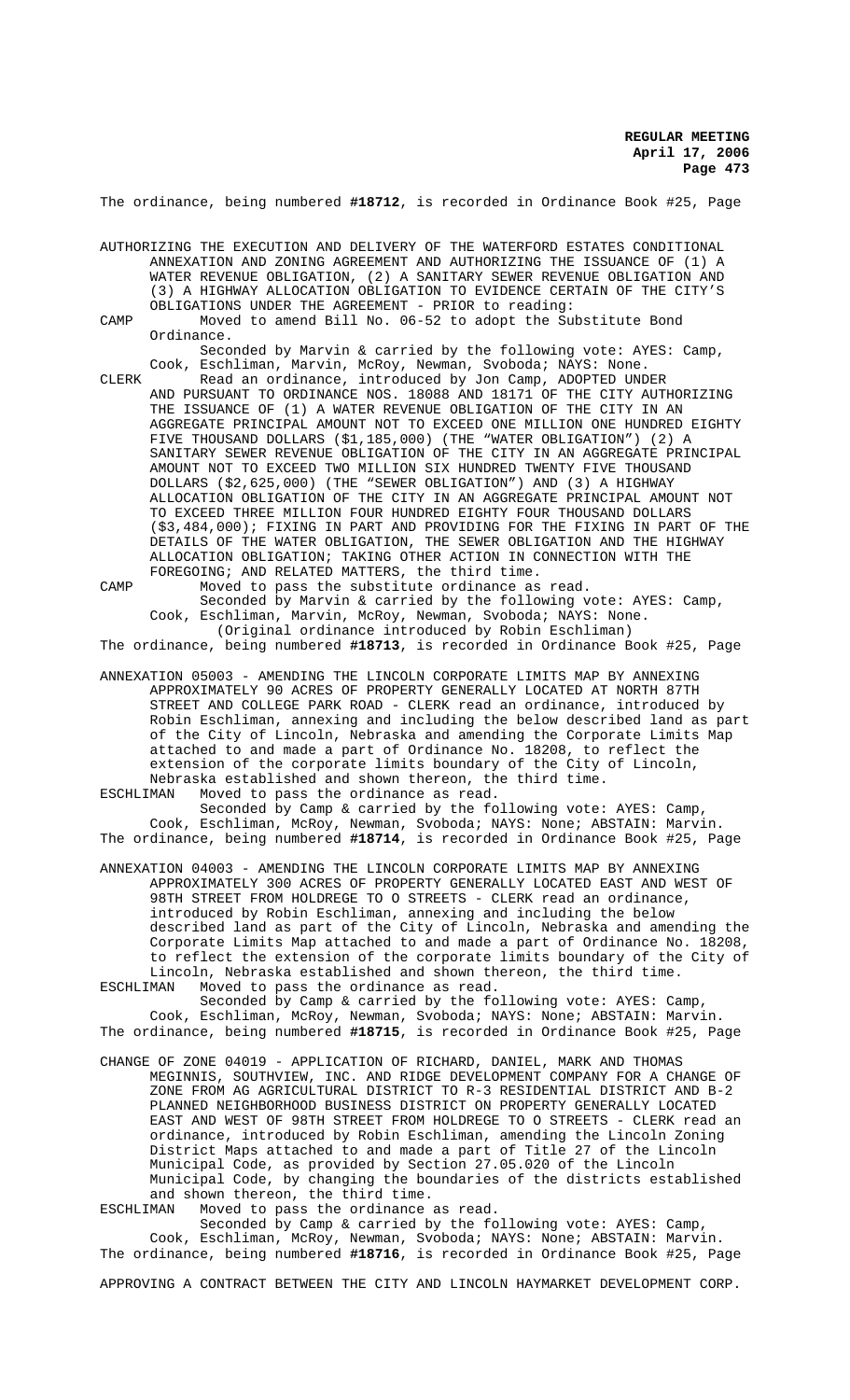TO OPERATE AND REGULATE A SATURDAY PUBLIC MARKET IN THE HAYMARKET AREA, 7TH STREET FROM P TO Q STREETS AND P STREET FROM 7TH TO 8TH STREETS - PRIOR to reading:

CAMP Moved to amend Bill No. 06-54 in the following manner: 1. On page 1, in paragraph 2, line 11, of the Public Market Contract attached to the ordinance, after the date of "October 28, 2006" insert the following language: provided the Lincoln Haymarket Development Corp. shall have the right to extend the date to November 4, 2006 upon notice to the City.

2. On page 1, line 5, of the Ordinance, after the date October 28, 2006, insert the language or November 4, 2006 as provided for in the Contract,.

Seconded by McRoy & carried by the following vote: AYES: Camp, Cook, Eschliman, Marvin, McRoy, Newman, Svoboda; NAYS: None.

CLERK Read an ordinance, introduced by Robin Eschliman, accepting and approving the Contract between the City of Lincoln, Nebraska, a municipal corporation, and the Lincoln Haymarket Development Corporation for establishment and regulation of a Saturday public market in the Haymarket area,  $7^{\rm th}$  Street from P to Q Streets and P Street from  $7^{\rm th}$  to 8<sup>th</sup> Streets, from May 6, 2006 through October 28, 2006, <u>or November 4,</u> 2006 as provided for in the Contract, and authorizing the Mayor to sign such Contract on behalf of the City, the third time.<br>ESCHLIMAN Moved to pass the ordinance as amended.

Moved to pass the ordinance as amended.

Seconded by McRoy & carried by the following vote: AYES: Camp, Cook, Eschliman, Marvin, McRoy, Newman, Svoboda; NAYS: None. The ordinance, being numbered **#18717**, is recorded in Ordinance Book #25, Page

APPROVING A CONTRACT BETWEEN THE CITY AND DOWNTOWN LINCOLN ASSOCIATION TO OPERATE AND REGULATE A MID-WEEK PUBLIC MARKET IN THE AREA LOCATED AT 12TH STREET FROM Q TO R STREET AND R STREET FROM 12TH TO 13TH STREETS FROM JUNE 6, 2006 THROUGH JUNE 27, 2006 - CLERK read an ordinance, introduced by Robin Eschliman, accepting and approving the Public Market Contract between the City of Lincoln, Nebraska and Downtown Lincoln Association for establishment and regulation of a Jazz in June public market in the Marketplace area,  $12^{\text{th}}$  Street from Q to R Streets and R Street from  $12^{th}$  to  $13^{th}$  Streets, on each Tuesday from June 6, 2006 through June 27, 2006, and authorizing the Mayor to sign such Contract on behalf of the City, the third time.<br>ESCHLIMAN Moved to pass the ordinance as r

Moved to pass the ordinance as read.

Seconded by Marvin & carried by the following vote: AYES: Camp, Cook, Eschliman, Marvin, McRoy, Newman, Svoboda; NAYS: None. The ordinance, being numbered **#18718**, is recorded in Ordinance Book #25, Page

CHANGE OF ZONE 06011 - APPLICATION OF ELIZABETH SOUTH PARTNERS FOR A CHANGE OF ZONE FROM R-1 RESIDENTIAL DISTRICT TO B-2 PLANNED NEIGHBORHOOD BUSINESS DISTRICT, ON PROPERTY GENERALLY LOCATED AT SOUTH 70TH STREET AND PIONEERS BOULEVARD - CLERK read an ordinance, introduced by Robin Eschliman, amending the Lincoln Zoning District Maps attached to and made a part of Title 27 of the Lincoln Municipal Code, as provided by Section 27.05.020 of the Lincoln Municipal Code, by changing the boundaries of the districts established and shown thereon, the third time.

ESCHLIMAN Moved to pass the ordinance as read. Seconded by McRoy & carried by the following vote: AYES: Camp, Cook, Eschliman, Marvin, McRoy, Newman, Svoboda; NAYS: None.

The ordinance, being numbered **#18719**, is recorded in Ordinance Book #25, Page

USE PERMIT 84B - APPLICATION OF ELIZABETH SOUTH PARTNERS TO RECONFIGURE PARKING AREAS, ADD PARKING SPACES AND REDUCE THE FRONT YARD SETBACK ALONG PIONEERS BOULEVARD, IN PROPERTY GENERALLY LOCATED AT SOUTH 70TH STREET AND PIONEERS BOULEVARD (RELATED ITEMS 06-56, 06R-67) (ACTION DATE: 4/17/06) - CLERK read the following resolution, introduced by Robin Eschliman, who moved its adoption:<br>A-83824 WHEREAS, Elizabeth South Partners

WHEREAS, Elizabeth South Partners has submitted an application in accordance with Sections 27.27.080 of the Lincoln Municipal Code designated as Use Permit No. 84B to reconfigure parking areas, add parking spaces, and reduce the front yard setback on property generally located at South 70th Street and Pioneers Boulevard, and legally described as:

> Lots 1 and 2, Elizabeth Park South 1st Addition and Lots 1, 2, 3, and 9, Elizabeth Park South Addition, Lincoln, Lancaster County, Nebraska;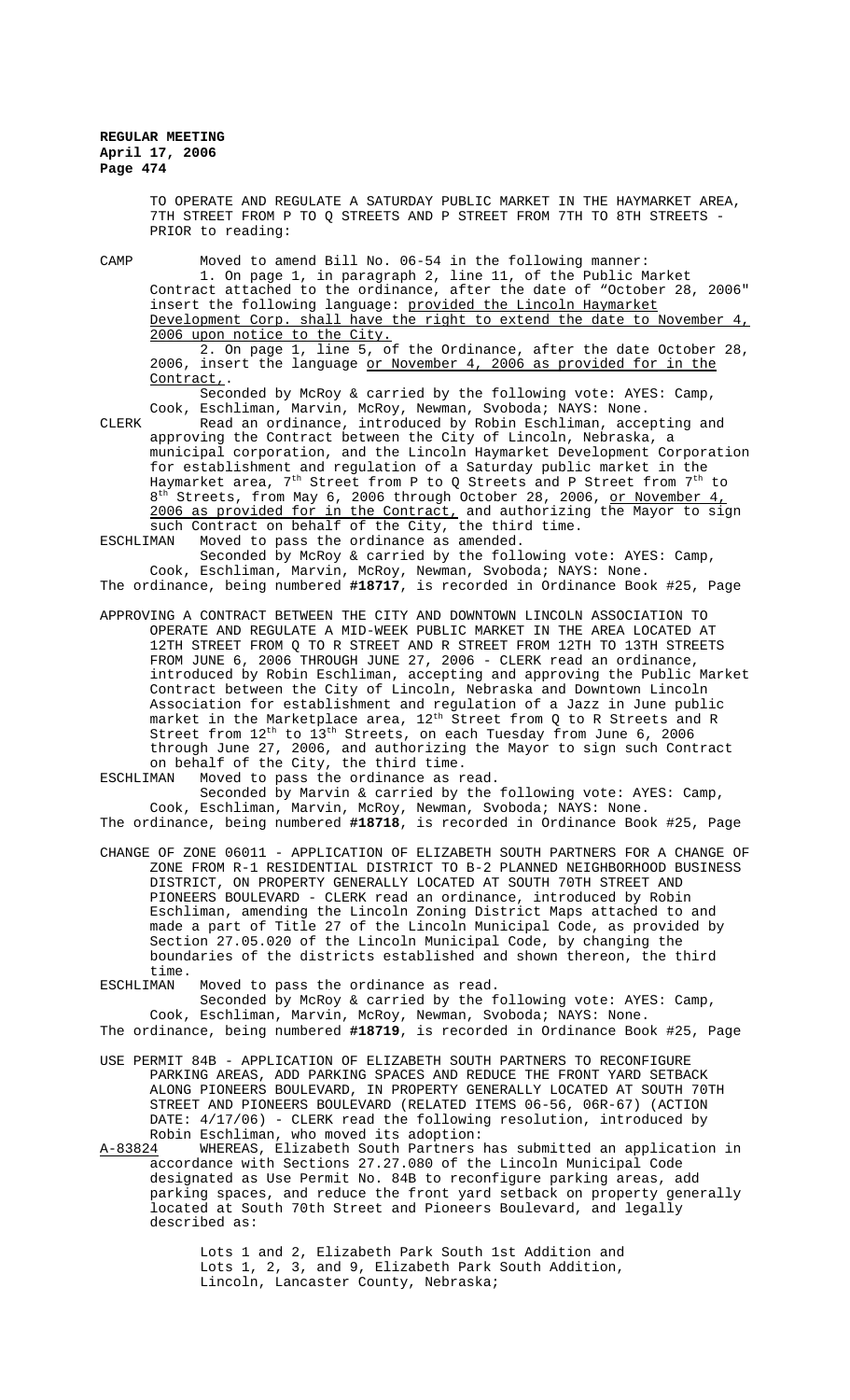WHEREAS, the real property adjacent to the area included within the site plan for this amendment to the commercial development will not be adversely affected; and

WHEREAS, said site plan together with the terms and conditions hereinafter set forth are consistent with the intent and purpose of Title 27 of the Lincoln Municipal Code to promote the public health, safety, and general welfare.

NOW, THEREFORE, BE IT RESOLVED by the City Council of the City of Lincoln, Nebraska:

That the application of Elizabeth South Partners, hereinafter referred to as "Permittee", to reconfigure parking areas, add parking spaces, and reduce the front yard setback, on the property legally described above be and the same is hereby granted under the provisions of Section 27.31.100 of the Lincoln Municipal Code upon condition that construction and operation of said commercial development be in strict compliance with said application, the site plan, and the following additional express terms, conditions, and requirements:

1. This permit approves additional parking, adjustment to the yard requirements to reduce the front yard setback along Pioneers Blvd. from 50 to 40 feet and a small expansion in the area of the use permit to include the proposed additional parking stalls along the west side of South 69th Street.<br>2. Before

Before receiving building permits:

a. The Permittee must submit eight copies of an

acceptable revised final plan.

b. The construction plans shall comply with the approved plans.

3. Before occupying the parking areas all development and construction shall have been completed in compliance with the approved plans.

All privately-owned improvements shall be permanently maintained by the owner or an appropriately established owners association approved by the City Attorney.

5. The site plan approved by this permit shall be the basis for all interpretations of setbacks, yards, locations of buildings, location of parking and circulation elements, and similar matters.

6. This resolution's terms, conditions, and requirements bind and obligate the Permittee, its successors and assigns.

7. The Permittee shall sign and return the letter of acceptance to the City Clerk within 30 days following the approval of the special permit, provided, however, said 30-day period may be extended up to six months by administrative amendment. The clerk shall file a copy of the resolution approving the special permit and the letter of acceptance with the Register of Deeds, filling fees therefor to be paid in advance by the Permittee.<br>8. The s

The site plan as approved with this resolution voids and supersedes all previously approved site plans, however all resolutions approving previous permits remain in force unless specifically amended by this resolution.

Introduced by Robin Eschliman Seconded by Camp & carried by the following vote: AYES: Camp, Cook, Eschliman, Marvin, McRoy, Newman, Svoboda; NAYS: None.

APPROVING THE USE OF PUBLIC RIGHT-OF-WAY BY LANDON OSBORNE FOR INSTALLATION OF A FENCE/WALL AT 1840 E STREET. (4/10/06 - ACTION DELAYED 1 WK TO 4/17/06) - PRIOR to reading:

COOK Moved to delay action on Bill No. 06R-66 for one week to 4/24/06. Seconded by McRoy & carried by the following vote: AYES: Camp, Cook, Eschliman, Marvin, McRoy, Newman, Svoboda; NAYS: None.

REPEALING CHAPTER 14.44 OF THE LINCOLN MUNICIPAL CODE RELATING TO OBSTRUCTIONS ON CORNER LOTS AS THE REQUIREMENTS SET FORTH IN CHAPTER 14.44 WOULD BE MORE APPROPRIATELY ADDRESSED IN THE CITY OF LINCOLN DESIGN STANDARDS.(2/27/06 - PLACED ON PENDING FOR 8 WKS TO 4/24/06 (ACTION ONLY) ) - PRIOR to reading:

NEWMAN Moved to place on pending, no date certain.

Seconded by McRoy & carried by the following vote: AYES: Camp, Cook, Eschliman, Marvin, McRoy, Newman, Svoboda; NAYS: None.